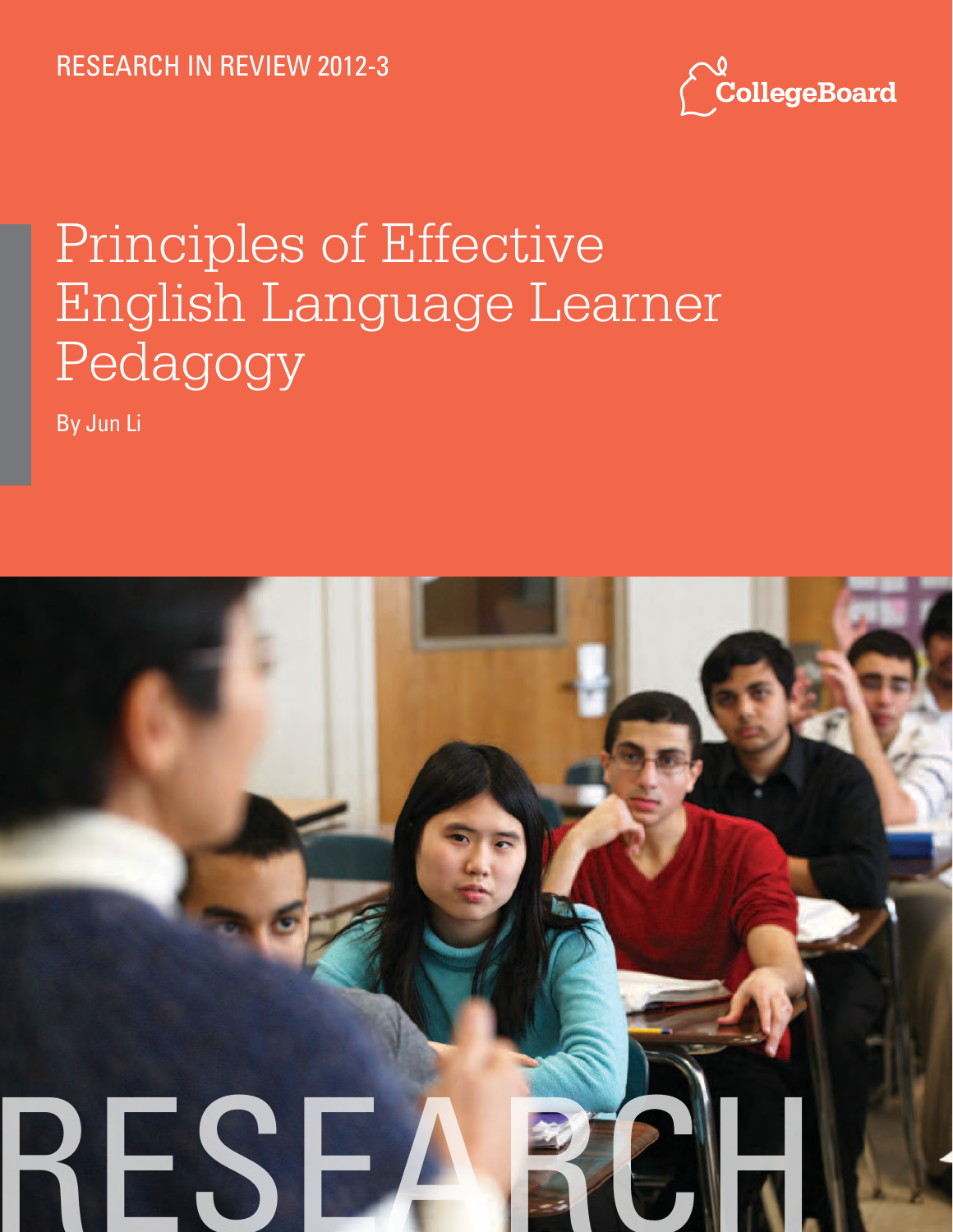#### **Author note:**

**Jun Li** is a graduate intern at the College Board.

#### **Acknowledgments**

The author would like to thank Haifa Matos-Elefonte and Jennifer Merriman Bausmith for their valuable guidance and insightful feedback in the conceptualization and formation of this report.

#### **About the College Board**

The College Board is a mission-driven not-for-profit organization that connects students to college success and opportunity. Founded in 1900, the College Board was created to expand access to higher education. Today, the membership association is made up of over 6,000 of the world's leading educational institutions and is dedicated to promoting excellence and equity in education. Each year, the College Board helps more than seven million students prepare for a successful transition to college through programs and services in college readiness and college success — including the SAT® and the Advanced Placement Program®. The organization also serves the education community through research and advocacy on behalf of students, educators and schools.

For further information, visit www.collegeboard.org.

© 2012 The College Board. College Board, Advanced Placement Program, AP, SAT and the acorn logo are registered trademarks of the College Board. PSAT/NMSQT is a registered trademark of the College Board and National Merit Scholarship Corporation. All other products and services may be trademarks of their respective owners. Printed in the United States of America.

For more information on College **Board research and data, visit** www.collegeboard.org/research. **Board research and data, visit www.collegeboard.org/research.**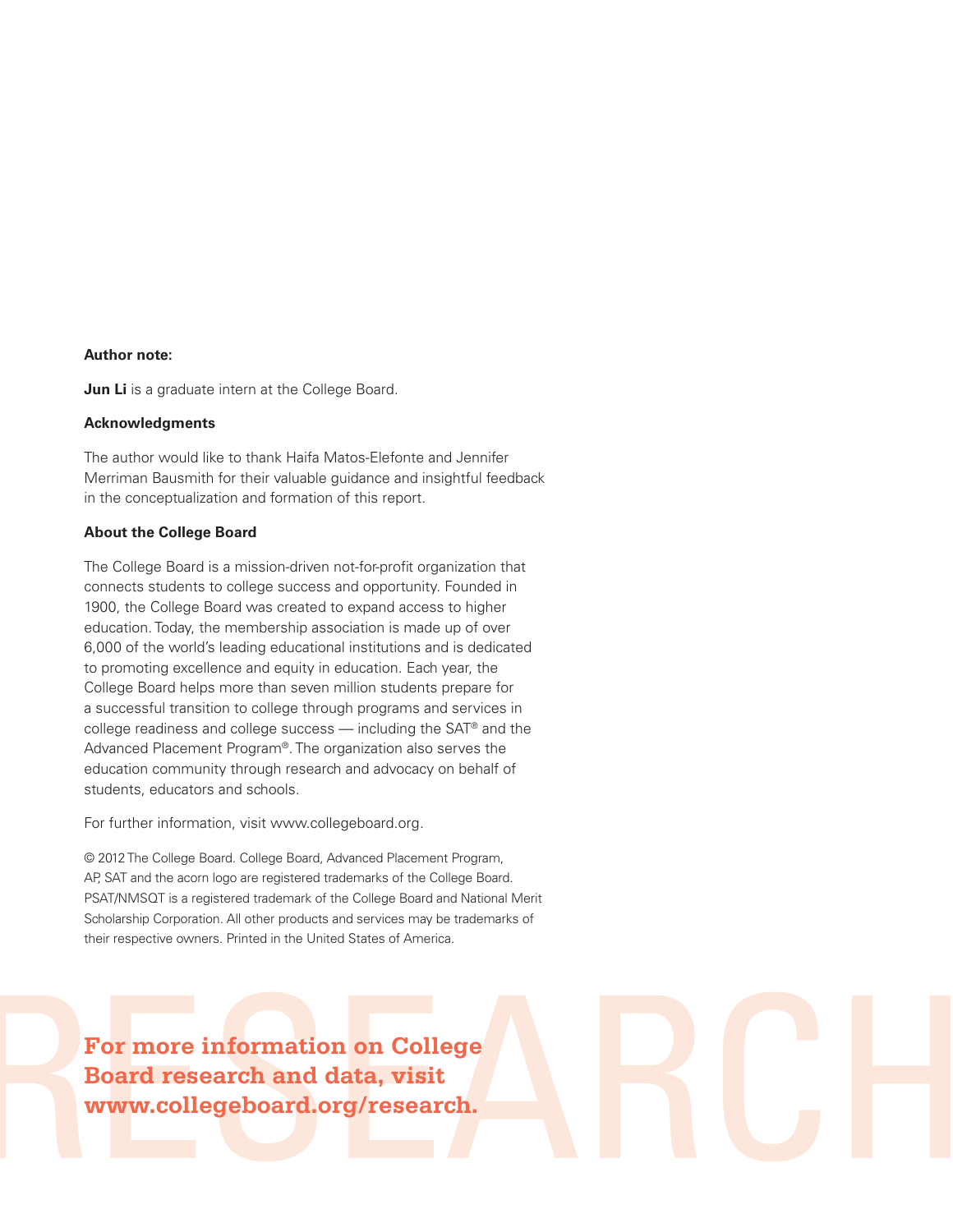## **Contents**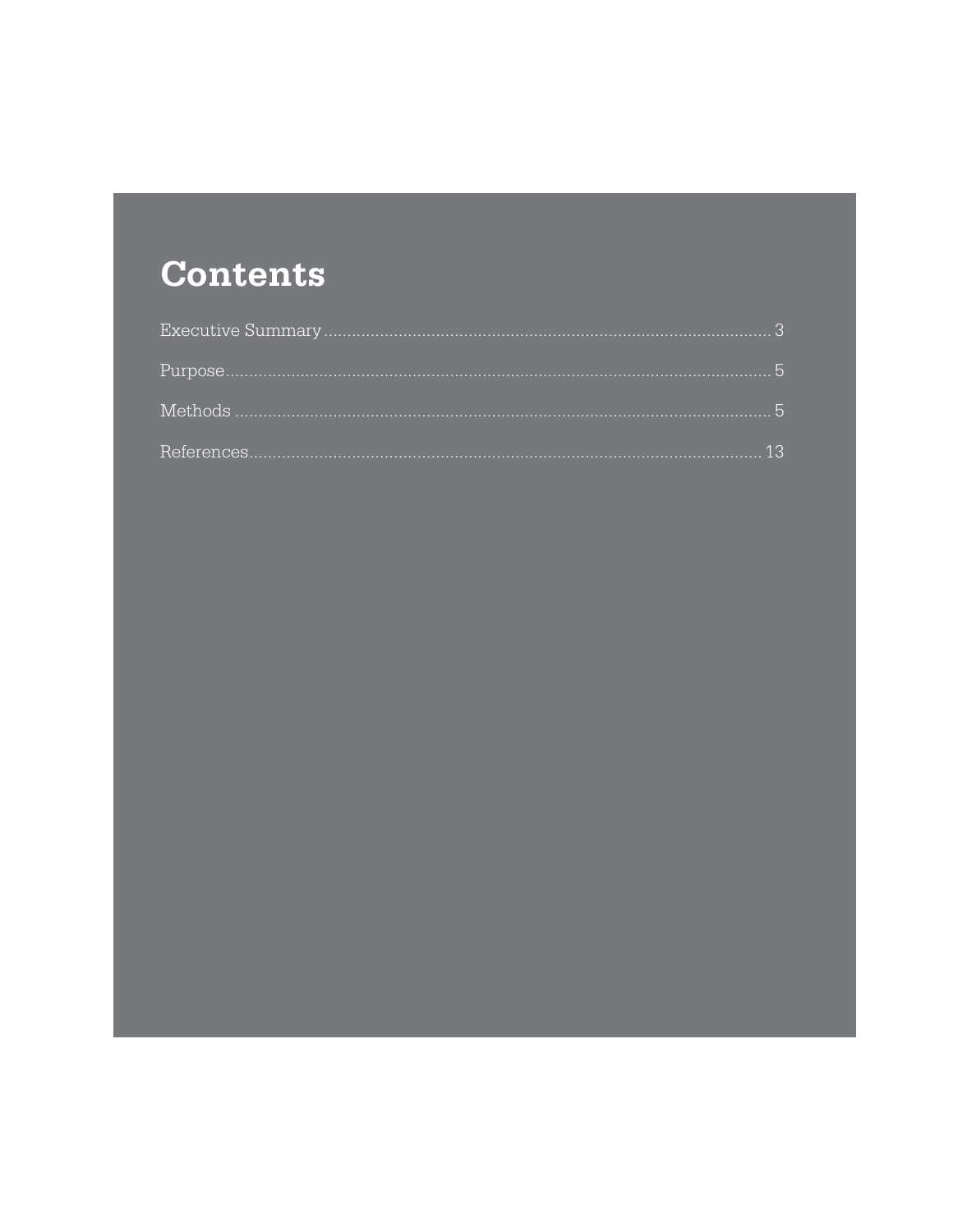## Executive Summary

The purpose of this literature review is to identify the most effective instructional principles for English language learners (ELLs) as documented by prominent researchers in the field and existing research reviews. This report is intended as a high-level synthesis of existing reviews of the literature rather than a comprehensive search and documentation of all primary research articles on ELL teaching and learning. To this end, this review lists the most effective principles for ELL instruction and documents the supporting research evidence for those principles.

Principles 1 and 2 are about implementing challenging curriculum and designing the academic content. Principles 3, 4, and 5 are about effective instruction and the available strategies teachers may use in their teaching. Principles 6 and 7 deal with how to teach ELLs to acquire vocabulary and build reading ability. Principle 8 focuses on how to teach ELLs to use the English language. Last, Principle 9 is about the integration of four language skills: reading, writing, speaking, and listening.

## Principle 1: Implement Challenging Curriculum with High Expectations

*A curriculum designed for the ELLs should include not only basic skills and basic thinking, but also higher level thinking. Teachers should challenge ELLs on the content being taught and establish high expectations for them.* 

## Principle 2: Design Standard Academic Content and Make It More Accessible

*When designing academic content for ELLs, teachers should make sure that they keep the standards for academic content while using every possible means to make it more accessible to students. The language of the teaching materials should be authentic and culturally relevant.* 

## Principle 3: Offer Explicit and Culturally Relevant Instruction

*Teachers should take into account students' background knowledge and culture and make their instruction culturally relevant. Teachers should understand the English language developmental levels of their students and select the appropriate instructional strategies for each level.* 

## Principle 4: Support Metacognitive Strategies and Specific Learning Strategies

*Teachers should make explicit metacognitive and specific learning strategies for ELLs. They should make sure that students understand the strategies and know when and where it is appropriate to apply the strategy. Teachers should teach students how to use their metacognitive strategies to help with their learning even when their instructional goals are focusing on the academic content.* 

## Principle 5: Use ELLs' First Language Strategically with Difficult Concepts

*Teachers should view the first languages of the ELLs as a resource and use them strategically, if possible. The use of the first language will benefit those ELLs who have received some formal education in their first language.*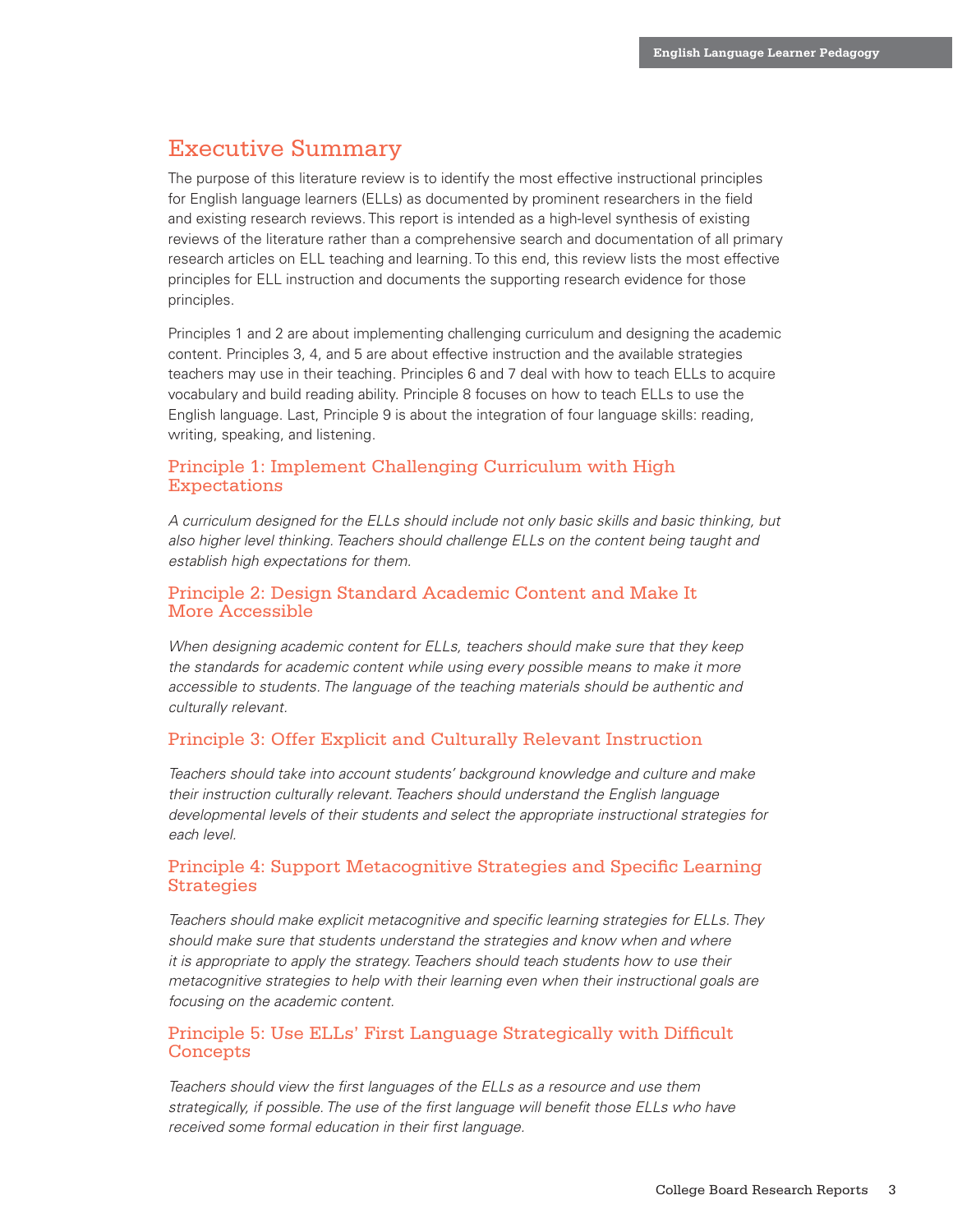## Principle 6: Teach Vocabulary Within Multiple Contexts

*Teachers should pay attention not only to breadth but also to depth and association of vocabulary learning. They should embed words in multiple contexts and use them frequently in class.* 

## Principle 7: Build Reading Comprehension Ability

*Teachers should adopt the instructional practices they use with native English speakers to improve ELLs' reading comprehension. Reading aloud frequently, connecting reading materials with ELLs' cultural background knowledge as well as content background knowledge and teaching reading in both English and the students' first language may be additional helpful strategies.* 

## Principle 8: Provide Strong Oral and Written Language Models for Students to Follow

*Teachers should cultivate students' ability to use oral English and create opportunities for them to use it. ELLs should communicate with teachers rather than solely with their Englishspeaking peers. Before asking ELLs to produce English either in oral or written form, teachers should set a good model for ELLs to follow.* 

## Principle 9: Integrate Reading, Writing, Speaking, and Listening Skills

*Teachers should integrate reading, writing, speaking, and listening skills in their teaching. They should teach ELLs to simultaneously develop their four language skills with academic English. They should not only provide extensive English input for ELLs — that is, chances to read and listen to English — but also create more opportunities for them to use English.*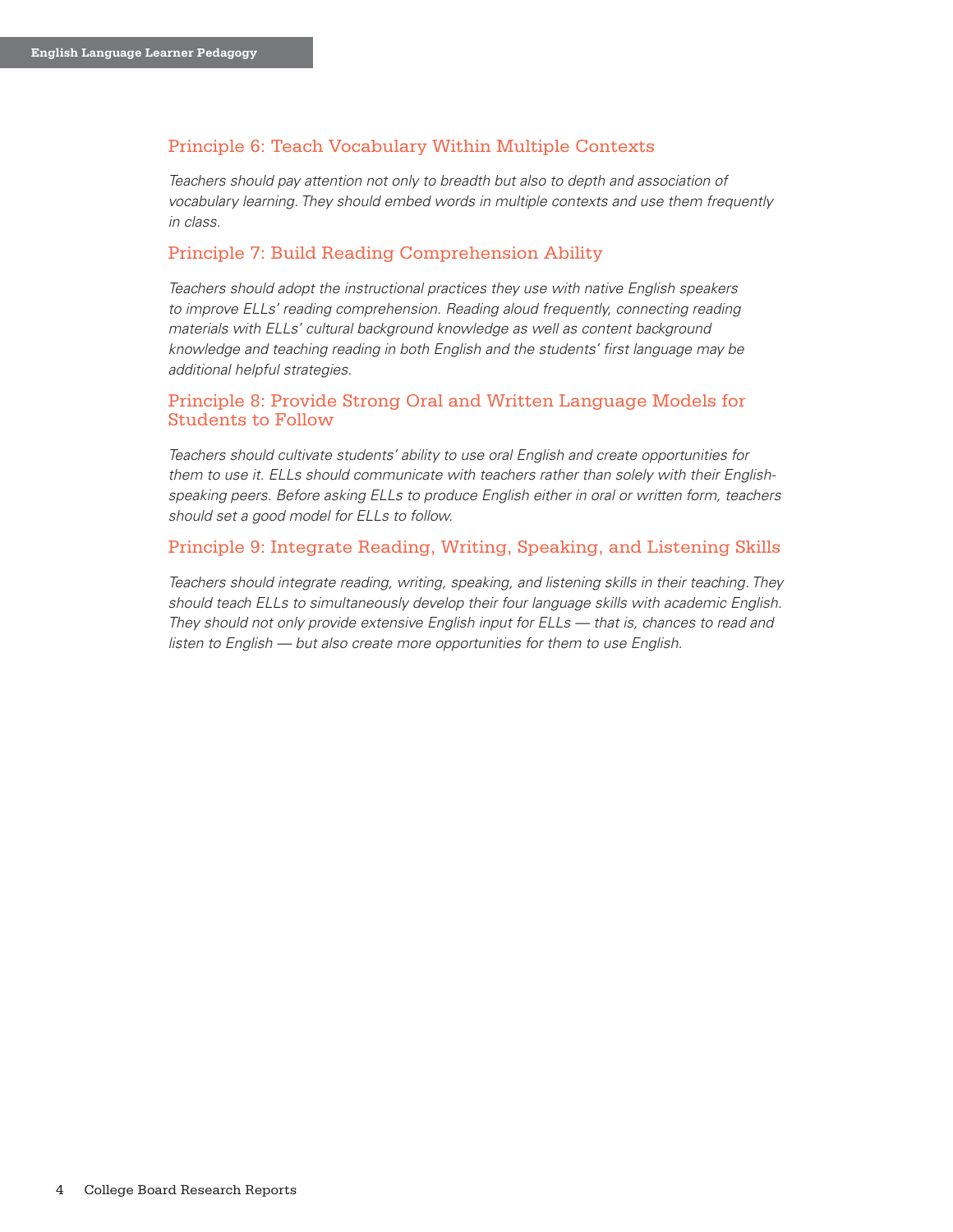## Purpose

Extensive research has been conducted on effective instructional strategies for English language learners (ELLs) from various perspectives. Researchers have been divided about whether instruction for native English speakers would also work for ELLs. Some researchers maintain that what we know about good instruction and curriculum for native speakers also holds true for ELLs (Goldenberg, 2008). However, other researchers claim that it is not safe to presume that what works for English-speaking students will also work for ELLs (La Celle-Peterson & Rivera, 1994; Meltzer & Hamann, 2004; NCTE, 2008).

The purpose of this literature review is to identify the most effective principles for ELL instruction as documented by prominent researchers in the field and existing research reviews. Because the research base on teaching and learning for ELLs is vast, I intentionally chose this narrow search focus to ensure that the principles identified have broad and deep scientific evidence to support them. There might be some other areas that are relevant to effective instruction. For example, research shows that formative assessment<sup>1</sup> is the key to effective instruction (Black & William, 1998; Carr, Lagunoff, & Sexton, 2007). However, relatively little research has been found in the context of ELL instruction; therefore, it is not included in the current literature review. This report is intended as a high-level synthesis of existing reviews of the literature, rather than a comprehensive search and documentation of all primary research articles on ELL teaching and learning. To this end, this review lists the most effective principles for ELL instruction and documents the supporting research evidence for those principles.

## Methods

ERIC, PSYCINFO, PSYCARTICLES, and other databases were searched for all studies involving ELLs, language minority students, and related descriptors. Citations in other reviews and articles were also obtained. The main standards of methodological adequacy and relevance to the purpose of the review were:

- 1. ELLs in U.S. schools, primarily in middle schools and high schools;
- 2. Research or literature reviews done by a prominent research institute or university;
- 3. Research or literature reviews conducted on either the national or state level;
- 4. Research or literature reviews conducted within the last 20 years; and
- 5. Articles written by a recognized scholar in the field of teaching ELLs.

The principles were developed by converging evidence from multiple studies and then synthesizing the evidence into thematic principles. A primitive thematic principle was formed when at least two pieces of evidence supported the themes about educating English language learners. Then those primitive thematic principles were merged to form the final

<sup>1.</sup> Formative assessment is an ongoing process rather than an actual test that teachers and students use during the instruction to provide feedback to adjust instruction so as to improve students' learning (Popham, 2008; Popham, 2009; FAST SCASS, 2008). It is the key to effective instruction (Black & William, 1998; Carr, Lagunoff, & Sexton, 2007). The literature review done by Black and William (1998) indicated that formative assessment did improve student learning. They also found that the learning gains were the largest ever reported for the any other educational interventions. The effectiveness is much more evident when teachers employ formative assessment. However, relatively little research has been found targeting formative assessments in the context of ELL instruction; therefore, it is not included in the current literature review. It will be included in the future.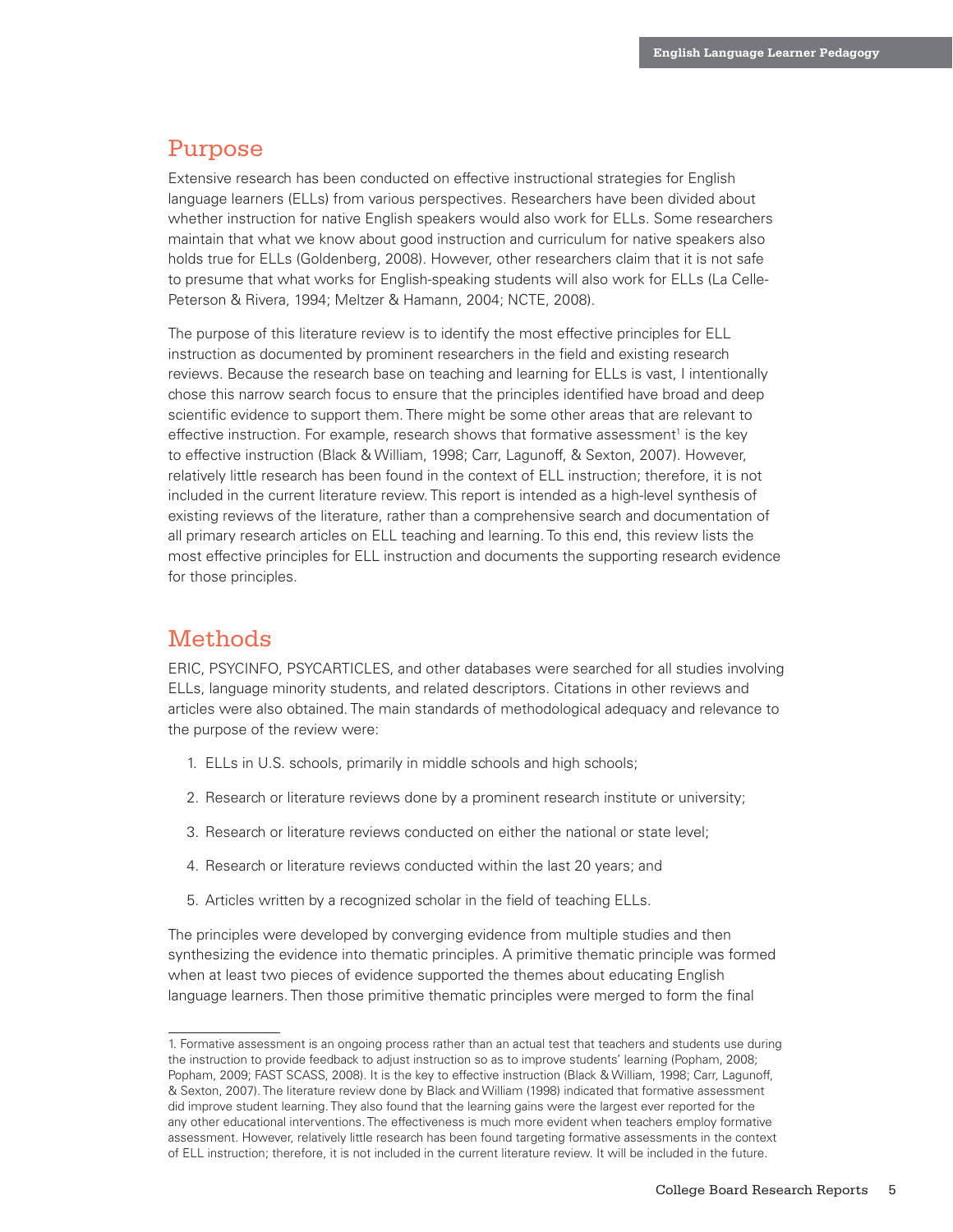primary principles. For each of the nine principles, the overarching principle is first presented, followed by a summary of the supporting research.

The first five principles are about academic content instruction. Teachers should have high expectations for ELLs (August & Shanahan, 2006; Coady, Hamann, Harrington, Pho, & Yedlin, 2008; Meltzer & Hamann, 2004; Thompson, 2004) and challenge students with tasks requiring high-level thinking and language processing (Galguera & Hakuta, 1997; Hakuta, 1998). They should design comprehensible materials (Alliance for Excellent Education, 2005) and use the metacognitive strategies in their instructions (Chamot, 2009; Cohen, 2010; Cohen, 2011; Zimmerman, 2008). Principles 1 and 2 are about implementing challenging curriculum and designing the academic content. Principles 3, 4, and 5 are about the most effective instruction and available strategies teachers may use in their instructions.

Generally speaking, the main challenge most ELLs face is to learn academic content while simultaneously improving their English proficiency (Goldenberg & Coleman, 2010). Teachers should attempt to unify language learning and content learning (Spaulding, Carolino, & Amen, 2004). They may teach language through content by contextualizing English but maintaining the crucial academic content and concepts. That being said, there are still some principles (Principles 6–9) that focus on instructional strategies to help ELLs develop English language ability. Principles 6 and 7 deal with how to teach ELLs to acquire vocabulary and build reading ability. Principle 8 focuses on how to teach ELLs to use the language. Principle 9 is about the integration of four language skills: reading, writing, speaking, and listening.

## Principle 1: Implement Challenging Curriculum with High Expectations

*A curriculum designed for ELLs should include not only basic skills and basic thinking, but also higher level thinking. Teachers should challenge ELLs on the content being taught and establish high expectations for them.* 

When English language learners are still learning English, middle and high schools tend to assign them to courses that offer limited challenges (Freeman & Freeman, 2009). However, research shows that teachers should provide challenging, theme-based curriculum to ELLs to help develop academic concepts (Freeman, Freeman, & Mercuri, 2003). Teachers should challenge students with tasks requiring high-level thinking and language processing (Galguera & Hakuta, 1997; Hakuta, 1998). High-level or higher order thinking refers to the mental processes of application, analysis, synthesis, and evaluation (AYP, 2011). Teachers should incorporate these thinking skills into the curriculum (Thompson, 2004) and provide opportunities for ELLs to learn to use these higher order thinking skills (Chamot, 1995).

Teachers should have high expectations for ELLs and should believe that ELLs can achieve or surpass the levels depicted in state standards (August & Shanahan, 2006; Coady et al., 2008; Meltzer & Hamann, 2004; Thompson, 2004). Teachers should have confidence in students (Freeman & Freeman, 1989). Students must be taught the important core subject matter content expected of all students. Teachers often find that ELLs, even those students who have passed English language proficiency assessments (Francis, Rivera, Lesaux, Kieffer, & Rivera, 2006), have difficulty in completing their learning tasks (NCTE, 2008). Teachers may think that ELLs are the same as students with learning disabilities. However, research has shown that ELLs are different from students with learning disabilities (McCardle, Mele-McCarthy, Cutting, Leos, & D'Emilio, 2005; NCTE, 2008). Students with specific learning disabilities may have lower IQ and have difficulties in acquiring some knowledge or using their abilities to learn. The main difficulty for most regular ELLs, however, lies in their disability in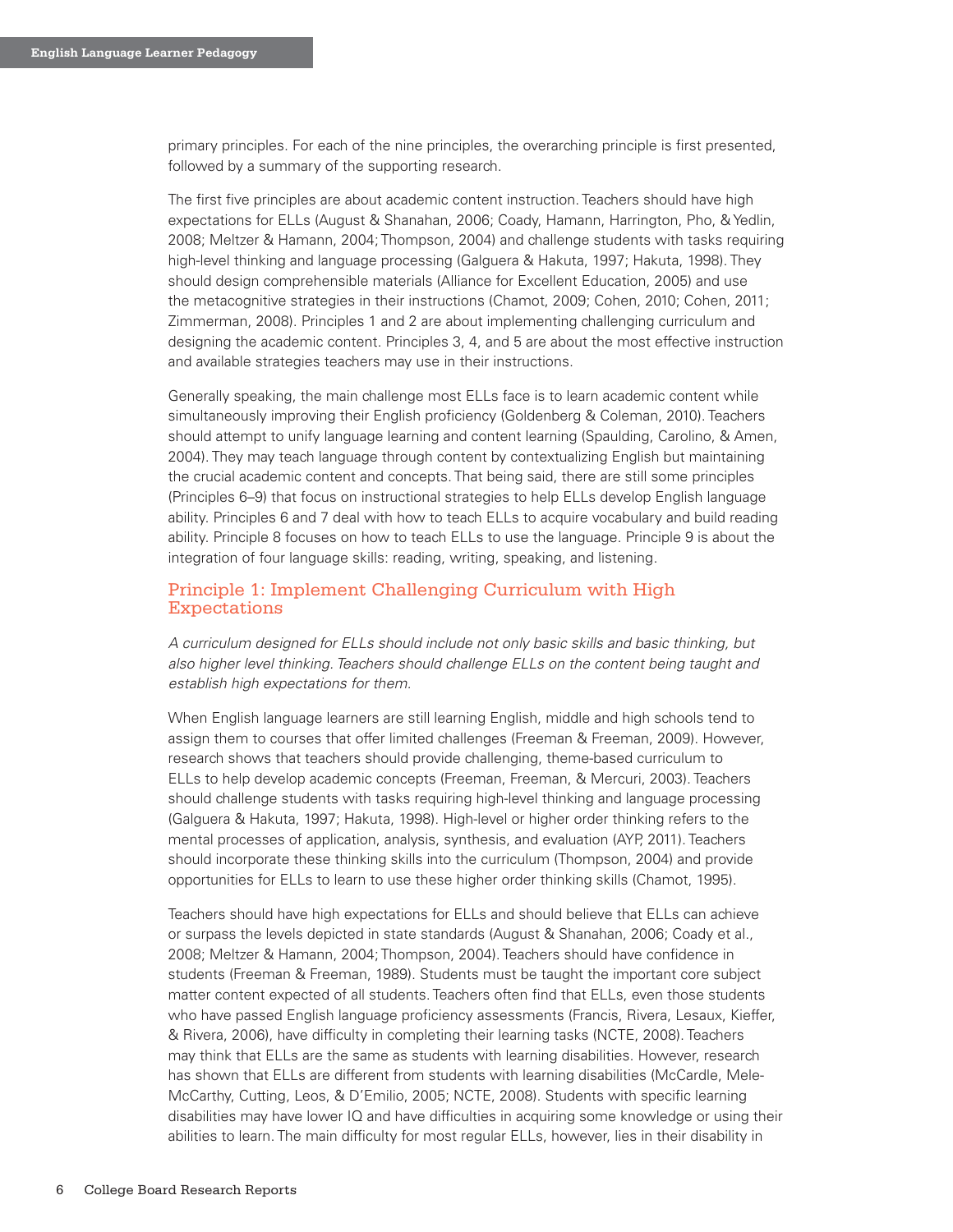using English, more specifically, academic English (NCTE, 2008). Early intervention will help ELLs succeed in their courses (NCTE, 2008).

## Principle 2: Design Standard Academic Content and Make It More Accessible

*When designing academic content for ELLs, teachers should make sure that they keep the standards for academic content while using every possible means to make it more accessible*  to students. The language of the teaching materials should be authentic and culturally relevant.

While there is little research on the topic of designing learning materials for the ELLs (Howard & Major, 2005; NCTE, 2006), it is important that instructional materials be appropriate to the needs of the students who need access to specialized materials (August & Hakuta, 1997). The extant research reveals that textbooks should be progressive, varied, and challenging (Garinger, 2002). English teaching materials should offer opportunities for integrated language use and should be connected to each other to provide a progression of skills (Howard & Major, 2005). The design and selection of the English learning materials should take into account the cultural background of the students and include culturally relevant materials (August & Shanahan, 2006; Howard & Major, 2005; NCTE, 2006). The language must be authentic and written to inform or entertain. The materials should choose a variety of texts around a certain theme (NCTE, 2006). The activities designed should contribute to learners' language acquisition (Garinger, 2002).

The materials should be attractive and flexible (Howard & Major, 2005). To help students easily figure out essential information and its relationship to supporting ideas, a variety of visual aids, including pictures, diagrams, charts, and concept maps should be added to make both the content and the language more accessible to students (Alliance for Excellent Education, 2005). Reading achievement is significantly related to the diversity and depth of ELLs' English vocabulary knowledge (Genesee, Lindholm-Leary, Saunders, & Christian, 2005). If possible, texts should be provided in the native language of the ELLs in the class (NCTE, 2006; Goldenberg & Coleman, 2010).

### Principle 3: Offer Explicit and Culturally Relevant Instruction

*Teachers should take into account students' background knowledge and culture and make their instruction culturally relevant. Teachers should understand the English language developmental levels of their students and select the appropriate instructional strategies for each level.*

Research suggests that explicit instruction in academic concepts, academic language, and reading comprehension strategies is necessary for the completion of the classroom tasks (Alliance for Excellent Education, 2005). According to Krashen's second language acquisition theory, the best teaching method for ELLs is to provide communicative and comprehensible input to the students (Krashen, 1985). Instruction should be explicit (Goldenberg, 2006; Norris & Ortega, 2000) and comprehensible (Thompson, 2004; Bayley, 2009). To provide explicit instruction, teachers must modify their instruction to take into account ELL students' language limitations (Goldenberg, 2008), and students' backgrounds (Callahan, 2005; Galguera & Hakuta, 1997; Marzano, 1998), such as their prior education, socioeconomic status, prior content knowledge, immigration status, life experience, and culture (Freeman et al., 2003; NCTE, 2008). Research has shown that these modifications will benefit not only ELLs but native speakers as well (NCTE, 2008).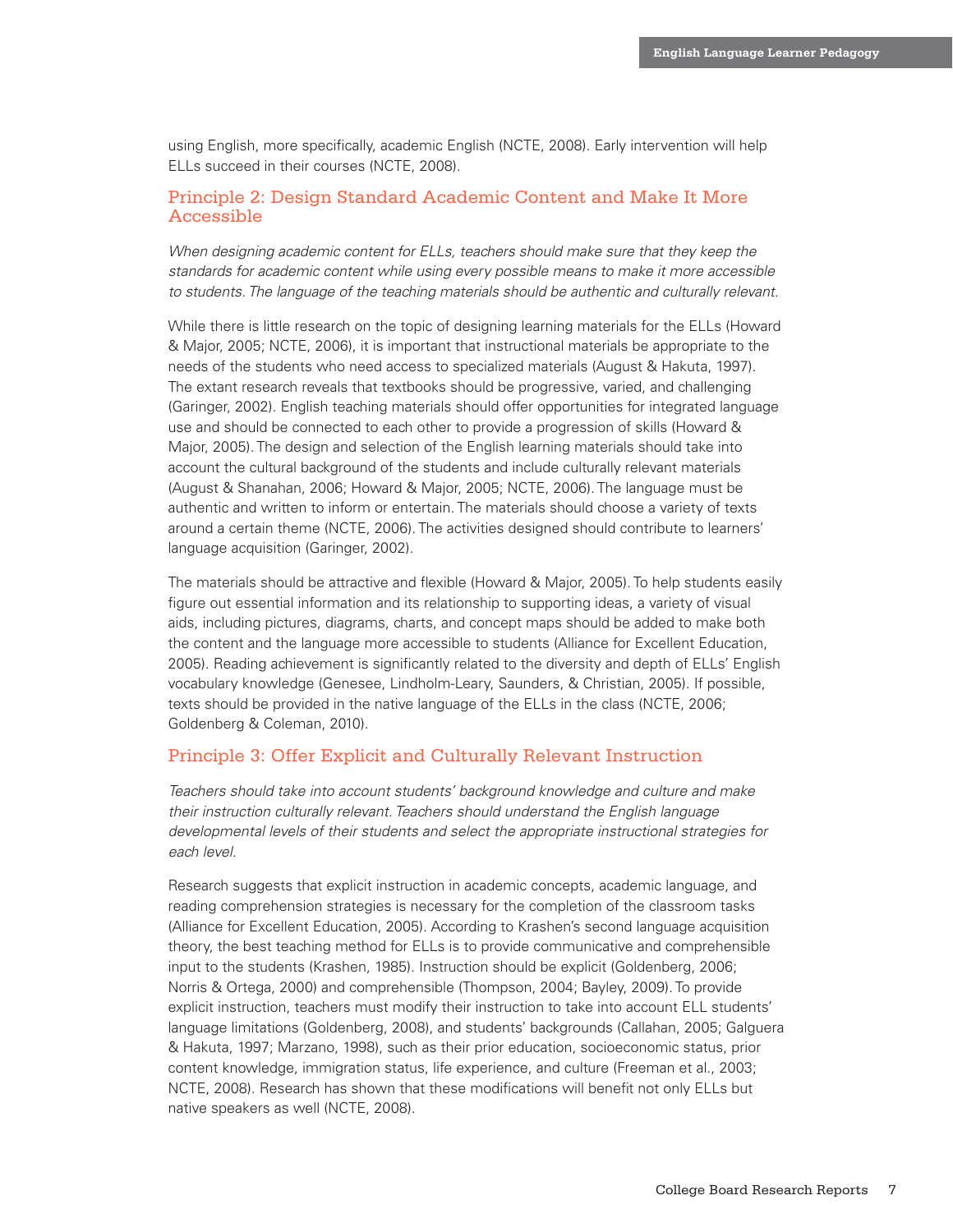Teachers should also try to activate students' cultural background knowledge (Rivera, Francis, Fernandez, Moughamian, Lesaux, & Jergensen, 2010; Short & Fitzsimmons, 2007) as well as their background content knowledge (Meltzer & Hamann, 2004) to create a friendly classroom environment for the ELLs (Galguera & Hakuta, 1997; NCTE, 2006). Teachers should integrate the language and cultures of immigrant students in language learning (NCTE, 2006; Spaulding et al., 2004). When students are interested in something and feel that they can connect what they are learning to their real lives or cultural backgrounds, they are more highly motivated and tend to learn more (Alliance for Excellent Education, 2005; Meltzer & Hamann, 2004).

Additionally, teachers should know the English language developmental levels of their students and the instructional strategies appropriate at each level (Thompson, 2004). They need to recognize the different linguistic and academic needs of students in various ELL subpopulations (e.g., recently arrived immigrants with native language literacy, recently arrived immigrants without native language literacy, and long-term ELLs) (Freeman et al., 2003; Spaulding et al., 2004). Teachers should understand that second language acquisition is a gradual developmental process and is built on students' knowledge and skill in their native language (NCTE, 2006). Teachers should also encourage schema building by helping students access the background content knowledge they already have and use it (Rea & Mercuri, 2006).

Teachers should differentiate their instruction to ELLs because ELLs may have different experiences learning English. Students' prior education, socioeconomic status, content knowledge, and immigration status may lead to variety in the process of learning English (August & Shanahan, 2006; Ellis, 2008). Teachers should recognize the different linguistic and academic needs of various ELLs (Spaulding et al., 2004).

## Principle 4: Support Metacognitive Strategies and Specific Learning Strategies

*Teachers should make explicit metacognitive and specific learning strategies for ELLs. They should make sure that students understand the strategies and know when and where it is appropriate to apply the strategy. Teachers should teach students how to use their metacognitive strategies to help with their learning even when their instructional goals are focusing on the academic content.* 

Metacognitive strategies, or self-regulated learning strategies, involve the process of setting goals, planning what they will do, selecting and deploying learning strategies and monitoring the effectiveness of those strategies, solving problems encountered, and evaluating performance and achievement (Chamot, 2009; Cohen, 2010; Cohen, 2011; Zimmerman, 2008). Metacognition is a crucial skill for learning a second language and a skill used by highly proficient readers of any language (Alliance for Excellent Education, 2005). Students who have poor understanding of cognitive learning strategies are more likely to struggle with reading and writing (Conley, 2008). What's more, most students not only have limited knowledge of effective learning strategies but also do not know how to select, evaluate, and adjust strategies (Cleary & Zimmerman, 2004). Teachers should also instruct students in language learning strategies (Spaulding et al., 2004). Instructional techniques that use metacognitive strategies tend to have strong effects on improving student achievement (Marzano, 1998). A recent survey of a group of international experts revealed a consensus that strategies that involve a metacognitive component enhance performance in language learning (Cohen & Macaro, 2007).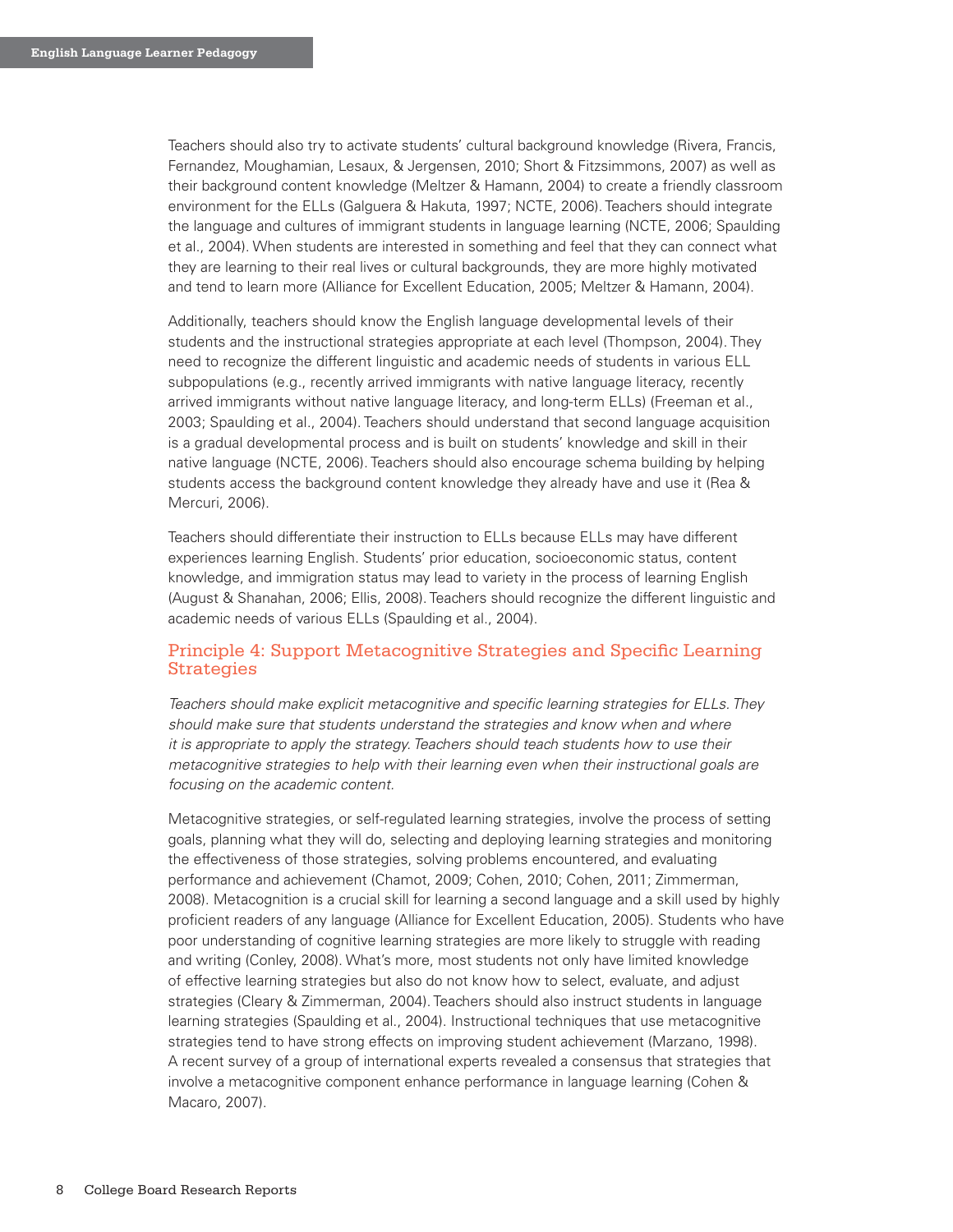Research shows that metacognitive strategies are teachable and can lead to improvement in students' achievement (Schunk, 1996; Schunk & Zimmerman, 1998, as cited in Zimmerman, 2002). Explicit teaching of metacognitive strategies is very important. Teachers should model the strategy by thinking aloud (Chamot, 2009; Cobb, 2004; Cohen, 2011; Rea & Mercuri, 2006), using the strategy names, telling students why the strategy is important and how it can help them, reminding students to use strategies as they study, and providing opportunities for students to discuss and use strategies (Chamot, 2009; Rea & Mercuri, 2006) so that they can internalize the use of the strategies (Cohen, 2011). Even if the instructional goals focus on the knowledge, teachers should also involve the metacognitive components in their instruction (Marzano, 1998).

## Principle 5: Use ELLs' First Language Strategically with Difficult Concepts

*Teachers should view the first languages of the ELLs as a resource and use them strategically, if possible. The use of the first language will benefit those ELLs who have received some formal education in their first language.* 

When ELLs are in the process of learning English, their first language is usually a resource they can use (NCTE, 2008). ELLs may use linguistic, metacognitive, and experiential sources from their first language (NCTE, 2008). Research has shown that English language literacy development is similar in some important and fundamental aspects to ELLs' native language literacy development (NCTE, 2008); thus, oral proficiency and literacy in the first language can be used to facilitate literacy development in English (Genesee, Lindholm-Leary, Saunders, & Christian, 2006). Aspects such as phonological awareness, inferencing, and monitoring comprehension are related to underlying cognitive developments and are likely to influence acquisition in any language (NCTE, 2008). Some good strategies such as monitoring comprehension can be used across languages (Durgunoğlu, 2009).

Native language development can have a positive impact on ELLs' English development (Spaulding et al., 2004). The use of the first language would be especially helpful if the ELLs have received some formal education in the first language; it would promote higher levels of reading achievement in English (Goldenberg, 2008; Hakuta, 1998). Home language experiences can have a positive impact on literacy achievement (August, & Shanahan, 2006). Thus, teachers should use students' native language strategically (Freeman & Freeman, 2009; Goldenberg, 2006) when explaining difficult concepts. However, Hakuta (2011) argued that the language of instruction is not the question researchers should focus on, unless the goal is to foster bilingualism.

#### Principle 6: Teach Vocabulary Within Multiple Contexts

*Teachers should pay attention not only to breadth but also to depth and association of vocabulary learning. They should embed words in multiple contexts and use them frequently in class.* 

Vocabulary development is crucial for ELLs' academic success (Short & Fitzsimmons, 2007). Teachers should focus on vocabulary development (Francis et al., 2006; Rivera et al., 2010). They should attach importance not only to the breadth but also to the depth of the vocabulary instruction. Expanding students' vocabulary is essential for the development of other language skills such as reading, writing, speaking, and listening. ELLs' conceptual knowledge of words and their association determines the level of their language proficiency (Francis et al., 2006). Additionally, the specific academic vocabulary of different content areas needs to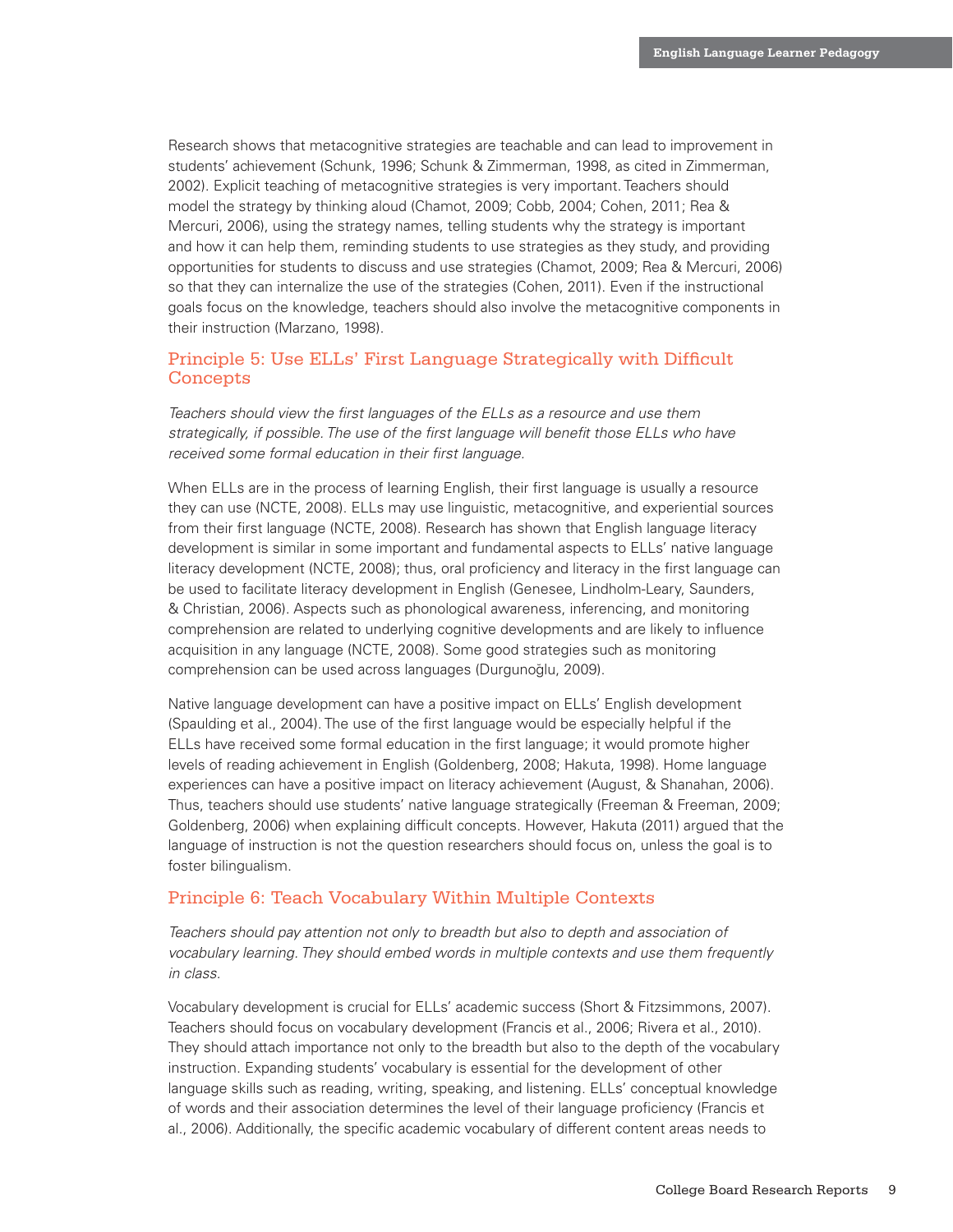be explicitly taught (Ballantyne, Sanderman, & Levy, 2008; Durgunoğlu, 2009; Moughamian, Rivera, & Francis, 2009; Short & Echevarria, 2004).

The useful vocabulary learning strategies include actively using the words in a variety of situations and providing multiple exposures to the words (August, Carlo, Dressler, & Snow, 2005). Although effective vocabulary instructional approaches and activities for native English students can also be used in teaching ELLs (Graves, 2000; Graves, 2006; Stahl & Nagy, 2006, as cited in Lesaux, Kieffer, Faller, & Kelley, 2010), teachers need to consider which strategies are effective in their classrooms (Lesaux et al., 2010). Useful vocabulary teaching strategies include offering increased exposure to words in different contexts, teaching students metacognitive strategies for learning, and vocabulary development strategies. Students should engage themselves in significant amounts of academic reading materials. Teaching academic vocabulary within a context is beneficial to improving students' vocabulary and reading comprehension (Lesaux et al., 2010).

#### Principle 7: Build Reading Comprehension Ability with Strategies

*Teachers should adopt the instructional practices they use with native English speakers to improve ELLs' reading comprehension. Reading aloud frequently, connecting reading materials with ELLs' cultural background knowledge as well as content background knowledge, and teaching reading in both English and the students' first language may be additional strategies that are helpful.* 

The effective reading instructional strategies used with native English-speaking students, including vocabulary, comprehension, and phonics, are also important for ELLs (August & Shanahan, 2006). Phonemic awareness, phonics, fluency, vocabulary, and text comprehension are all key components of reading as identified by the National Reading Panel (NICHD, 2000). These essential components of literacy should be emphasized in teaching ELLs as well (August & Shanahan, 2006; Garcia, 2009). Effective reading instruction that can provide substantial coverage in these components may have benefits for ELLs. While it is noted that phonemic awareness and phonics are the basic components emphasized for beginners, the fact that there are always ELLs coming into the U.S. at any time with little knowledge of English, coupled with the lack of mastery of phonemic awareness and phonics by some ELLs, suggests that some instruction on phonemic awareness is still necessary at the middle school level. Teachers may use different teaching approaches at the middle and high school. What teachers should do is point out phonemes that are homophones during instruction  that is, contextualize the phonemic instruction (Calderon, 2007).

To offer effective reading instruction, teachers should have a solid background in language learning, reading process, and reading comprehension strategies (Short & Fitzsimmons, 2007; Thompson, 2004). Effective literacy instruction should include a combination of teaching techniques such as systematic and explicit reading instruction with consistent feedback, guided reading, teaching learning strategies, and free reading (AYP, 2011). Reading aloud frequently is a good way to help ELLs improve phonemic awareness and phonics knowledge (NCTE, 2006); it allows students to become familiar with the sounds and structure of the written language. Reading aloud with text at hand helps facilitate the connection between oral and written language.

Teachers should use effective reading strategies (Rivera et al., 2010). They should understand that reading skills are acquired through abundant reading (NCTE, 2006). For example, when introducing reading materials, teachers should connect the readings with students' background knowledge and experiences (NCTE, 2006; Strangman & Hall, 2004; Short &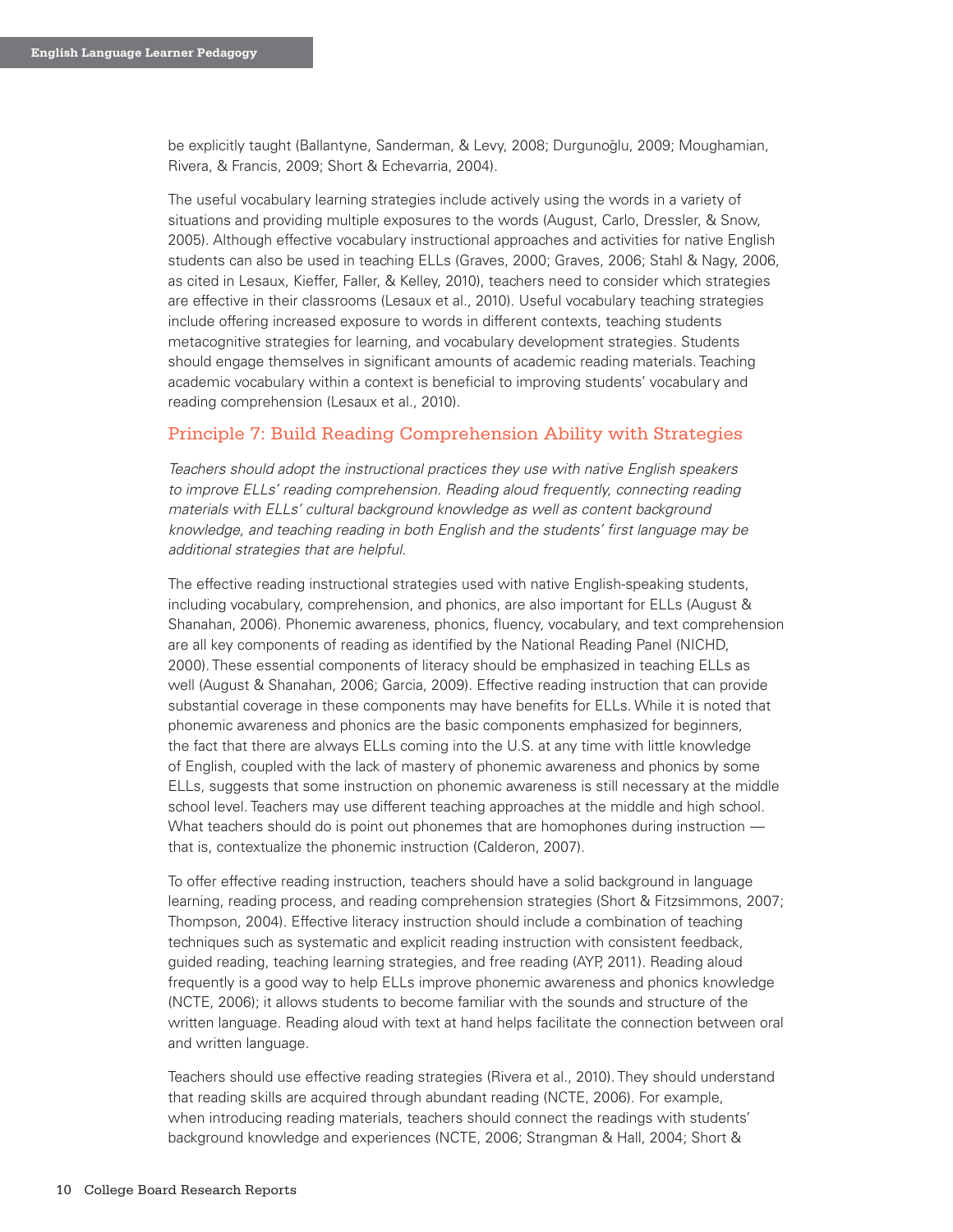Echevarria, 2004). Before students attend class, teachers may ask them to read a simple text on the same topic or read a similar text in their first language to stimulate their content knowledge of the text (NCTE, 2006). In the classroom, teachers should teach key vocabulary essential to the topic (NCTE, 2006; Short & Echevarria, 2004). They should encourage students to read silently and then teach language features such as text structure, vocabulary, and grammar to facilitate comprehension of the text (NCTE, 2006). They should ask students to discuss the reading materials both before and after reading (NCTE, 2006).

ELLs may learn to read best if taught both in their native language and in English from the beginning of formal instruction (Slavin & Cheung, 2003). Reading instruction in a familiar language may help decoding, sound blending, and generic comprehension strategies. These strategies may transfer among languages that use phonetic orthographies (Slavin & Cheung, 2003). The development of the first language of ELLs is good for their second language academic achievement (Genesee et al., 2006).

## Principle 8: Provide Good Language Use Models for Students to Follow

*Teachers should cultivate students' ability to use oral English and create opportunities for them to use it. ELLs should communicate with teachers rather than solely with their Englishspeaking peers. Before asking ELLs to produce English either in oral or written form, teachers should set a good model for ELLs to follow.* 

The development of English oral language is important to the school success of ELLs (August, 2003; August & Shanahan, 2006; Genesee et al., 2005). Research has shown that there is a positive relationship between English oral proficiency and English reading performance (August & Shanahan, 2006). ELLs usually need intensive oral English language development, especially academic English instruction (Goldenberg, 2008). As English oral proficiency improves, ELLs are more likely to use English as a tool to apply more complex language learning strategies.

Students should be given the opportunity to talk with more fluent English speakers (AYP, 2011; Bitter & Golden, 2010) and to express complex meanings even when their English proficiency is limited (NCTE, 2008). They should provide ELLs with goal-directed opportunities to interact with each other to build specific content knowledge and skills (Sherris, 2008). However, teachers should interact more with ELLs instead of letting ELLs talk exclusively with their English-speaking peers, given that research has revealed that less proficient ELL students might benefit more from their interaction with their teachers (Genesee et al., 2005). Even if ELLs possess fluent oral English ability, they may still need to learn forms and structures of academic language (August & Shanahan, 2006).

Teachers should help students learn writing skills in a number of ways (NCTE, 2006). First, teachers should provide models of well-organized papers and highlight the specific points that are well written. Second, teachers should introduce cooperative, collaborative writing activities that can promote discussion. Third, teachers should make comments on the strength of the paper. Teachers should model writing clear sentences and topic sentences. Higher level students can be given the opportunity to revise written text for clarity (Bitter & Golden, 2010).

## Principle 9: Integrate Reading, Writing, Speaking, and Listening Skills

*Teachers should integrate reading, writing, speaking, and listening skills in their teaching. They should teach ELLs to simultaneously develop their language skills with academic English.*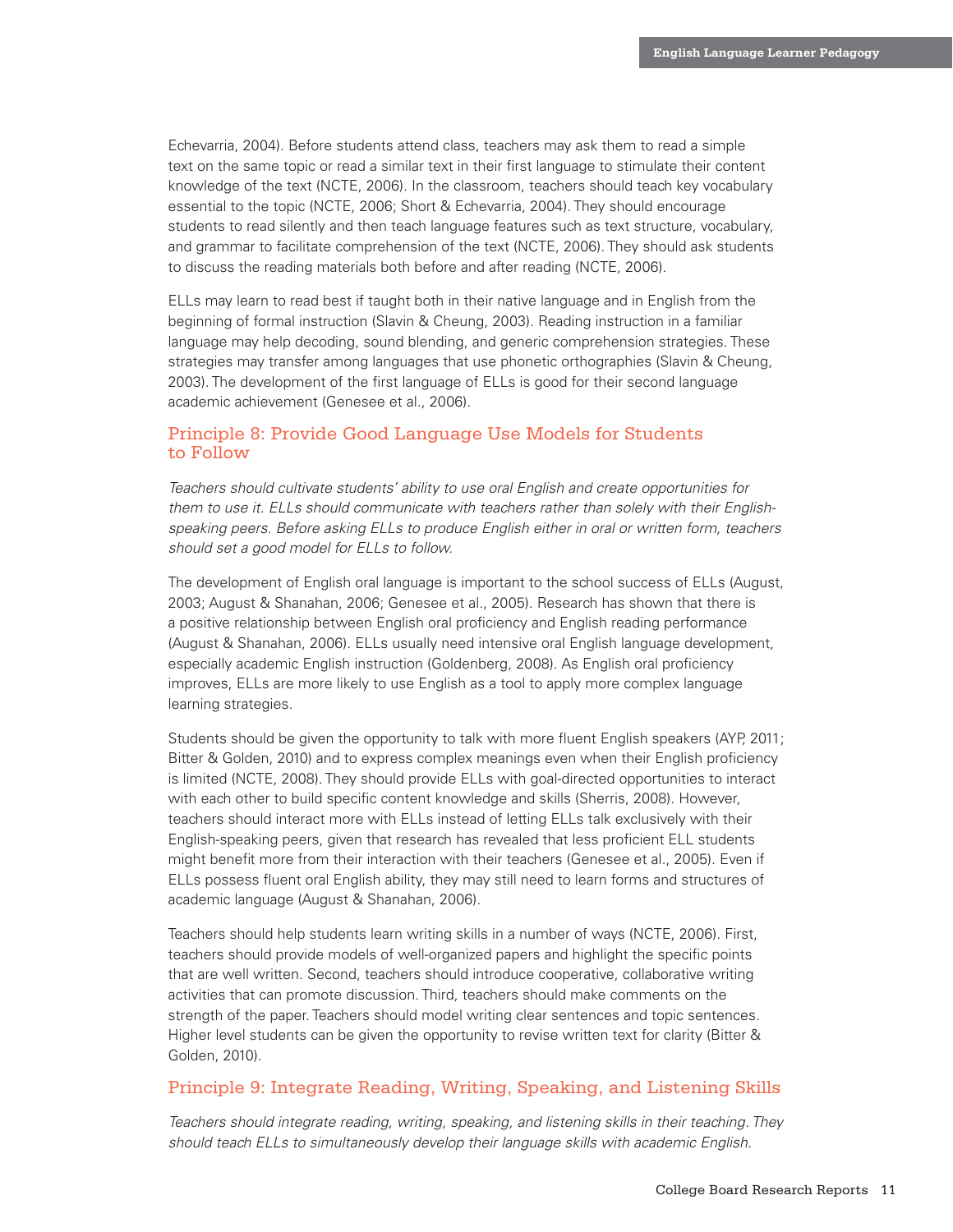*They should not only provide extensive English input (i.e., chances to read and listen to English) for ELLs but also create more opportunities for them to use English.* 

Listening, reading, writing and speaking are integral parts of language use. Oral English will facilitate English reading ability development (August & Shanahan, 2006). Because reading and writing are closely related skills, students need to engage in oral communication in the classroom in order to develop academic English proficiency, but they also need to engage in reading and writing activities (Short & Fitzsimmons, 2007).

Teachers should not focus only on one of the four language skills at the sacrifice of the others. Instead, they should integrate the four skills in their instruction and they should do so from the very start (Short & Fitzsimmons, 2007).Teachers should design their lessons in such a way that students can work together to understand what they read by listening, speaking, reading, and writing collaboratively about the academic concepts in the text (Alliance for Excellent Education, 2005; Freeman & Freeman, 2009; Sherris, 2008). Teachers should teach ELLs in secondary school, like their K–8 peers, to simultaneously develop their skills with academic English and learn content in a variety of disciplines (NCTE, 2008). Teachers should provide extensive second-language input for ELLs and create opportunities for using the language as well (Ellis, 2008).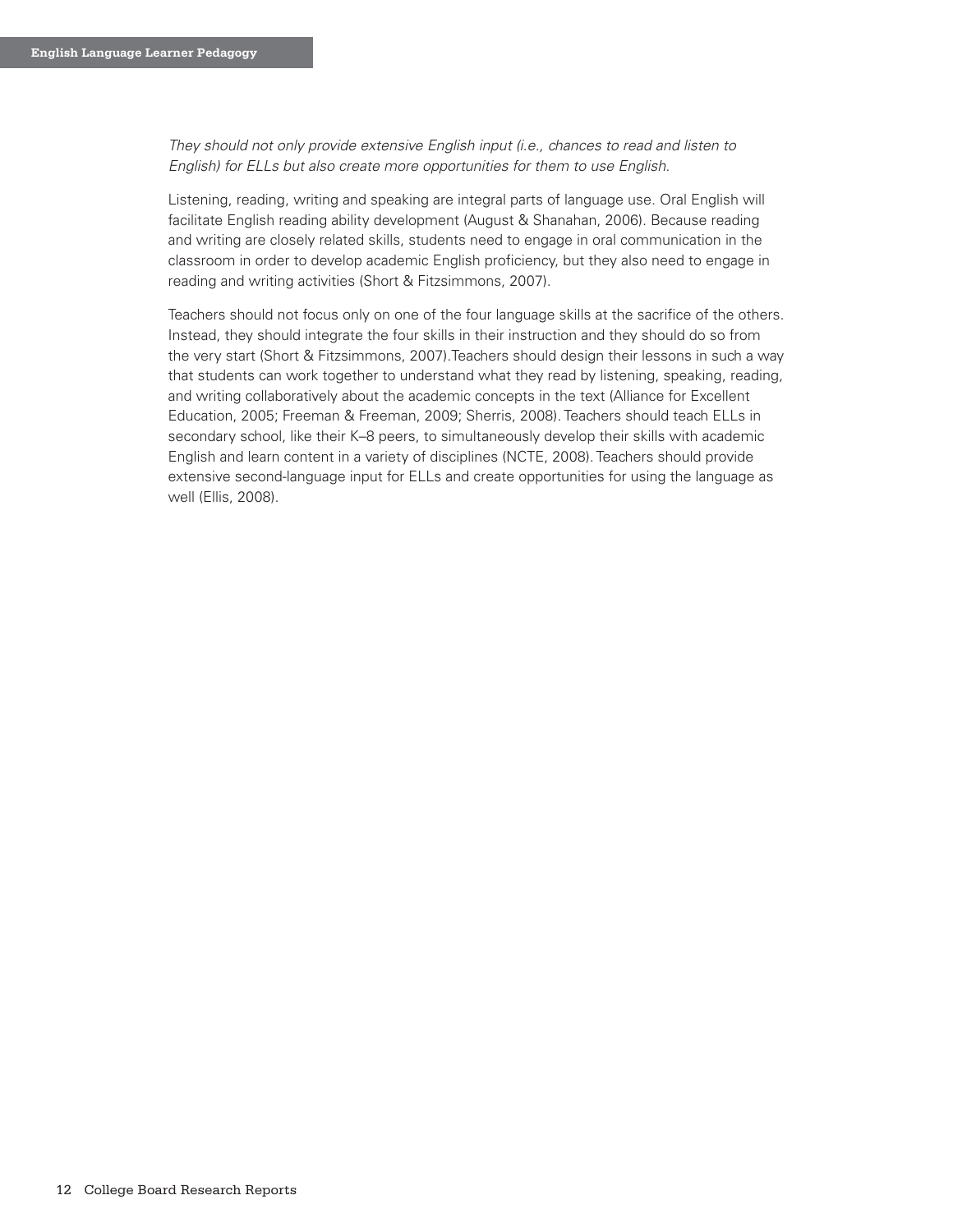## References

- Alliance for Excellent Education. (2005). *Six key strategies for teachers of English language learners*. Retrieved August 30, 2011, from http://www.all4ed.org/files/archive/publications/SixKeyStrategies.pdf
- August, D. (2003). *Supporting the development of English literacy in English language learners: Key issues and promising practices (Rep. No. 61)*. Baltimore, MD: Johns Hopkins University, Center for Research on the Education of Students Placed at Risk. Retrieved August, 15, 2011, from www.csos.jhu.edu/crespar/techReports/Report61.pdf
- August, D., Carlo, M., Dressler, C., & Snow, C. (2005). The critical role of vocabulary development for English language learners. *Learning Disabilities Research & Practice, 20*(1), 50–57.
- August, D., & Hakuta, K. (Eds.). (1997). *Improving schooling for language-minority children: A research agenda*. Washington, DC: National Academy Press.
- August, D., & Shanahan, T. (Eds.). (2006). *Developing literacy in second-language learners: A report of the National Literacy Panel on Language-Minority Children and Youth*. Mahwah, NJ: Lawrence Erlbaum Associates, Inc.
- AYP Yearbook. (2011). *Instructional strategies that support English language learners*. Retrieved August 29, 2011, from http://dpi.wi.gov/ssos/pdf/ayp\_ell.pdf
- Ballantyne, K.G., Sanderman, A.R., & Levy, J. (2008). *Educating English language learners: Building teacher capacity*. Washington, DC: National Clearinghouse for English Language Acquisition. Retrieved August 29, 2011, from http://www.ncela.gwu.edu/files/uploads/3/EducatingELLsBuildingTeacherCapacityVol1.pdf
- Bayley, R. (2009). *Explicit formal instruction in oral language: English-language learners*. Paper prepared for the Workshop on the Role of Language in School Learning: Implications for Closing the Achievement Gap, October 15–16, Hewlett Foundation, Menlo Park, CA. Retrieved August 28, 2011, from http://www7.nationalacademies.org/cfe/Paper\_Robert\_Bayley.pdf
- Bitter, C., & Golden, L. (2010). *Approaches to promoting college readiness for English learners*. Washington, DC: American Institutes for Research. Retrieved July 30, 2011, from http://www.air.org/focus-area/education/index.cfm?fa=viewcontent&content\_id=777
- Black, P., & Wiliam, D. (2009). Developing the theory of formative assessment. *Educational Assessment, Evaluation, and Accountability*, *21*(1), 5–31.
- Calderón, M. (2007). *Teaching reading to English language learners, grades 6–12: A framework for improving achievement in the content areas*. Thousand Oaks, CA: Corwin Press.
- Callahan, R. (2005). Tracking and high school English learners: Limiting opportunity to learn. *American Educational Research Journal*, *42*(2), 305–328.
- Carr, J., Lagunoff, R., & Sexton, U. (2007). Assessing English learners. In *Making science accessible to English learners: A guidebook for teachers, Updated edition* (pp. 77-86). San Francisco, CA: WestEd. Retrieved from http://www.wested.org/online\_pubs/Carr\_Science\_chap6update.pdf
- Chamot, A.U. (1995). Implementing the Cognitive Academic Language Learning Approach: *CALLA* in Arlington, Virginia. *Bilingual Research Journal*, *19*(3&4): 379–394.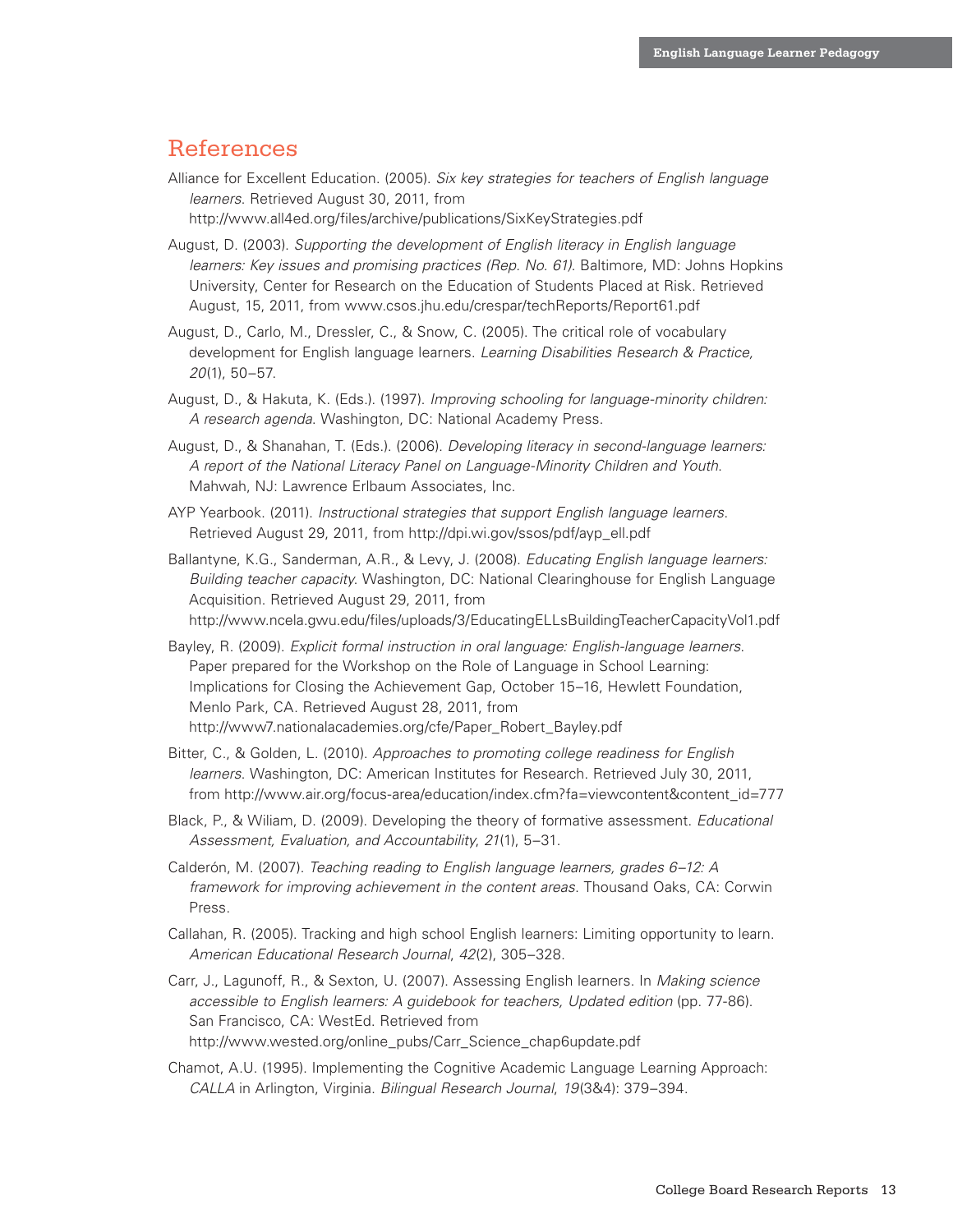- Chamot, A.U. (2009). *The CALLA handbook: Implementing the Cognitive Academic Language Learning Approach* (2nd ed.). White Plains, NY: Pearson Education/Longman.
- Cleary, T.J., & Zimmerman, B.J. (2004). Self-regulation empowerment program: A schoolbased program to enhance self-regulated and self-motivated cycles of student learning. *Psychology in the Schools*, *41*(5), 537–550.
- Coady, M., Hamann, E.T., Harrington, M., Pho, S., & Yedlin, J. (2008). Successful schooling for ELLs: Principles for building responsive learning environments. In L.S. Verplaetse, & N. Migliacci (Eds.), *Inclusive pedagogy for English language learners: A handbook of research-informed practices*. New York & London: Lawrence Erlbaum Associates.
- Cobb, C. (2004). *Improving adequate yearly progress for English language learners*. Naperville, IL: Learning Points Associates. Retrieved August 29, 2011, from http://www.learningpt.org/pdfs/literacy/aypell.pdf
- Cohen, A.D. (2010). Focus on the language learner: Styles, strategies and motivation. In N. Schmitt (Ed.), *An introduction to applied linguistics* (pp. 161–178). (2nd ed.). London: Hodder Education.
- Cohen, A.D. (2011). L2 learner strategies. In E. Hinkel (Ed.). *Handbook of research in second language teaching and learning*, Vol. II, Part V. Methods and instruction in second language teaching (pp. 681–698). Abingdon, England: Routledge.
- Cohen, A.D., & Macaro, E. (2007). *Language learner strategies: 30 years of research and practice*. Oxford: Oxford University Press.
- Conley, M.W. (2008). Cognitive strategy instruction for adolescents: What we know about the promise, what we don't know about the potential. *Harvard Educational Review*, *78*(1), 84–106.
- Durgunoğlu, A. (2009). *Effects of first language oral proficiency on second-language (reading) comprehension*. Paper prepared for the Workshop on the Role of Language in School Learning: Implications for Closing the Achievement Gap, October 15–16, Hewlett Foundation, Menlo Park, CA.
- Ellis, R. (2008). *Principles of instructed second language acquisition*. CAL Digest. Retrieved August 15, 2011, from http://www.cal.org/resources/digest/instructed2ndlang.html
- Formative Assessment for Students and Teachers (FAST) State Collaborative on Assessment and Student Standards (SCASS). (2008, October). Attributes of effective formative assessment. Paper prepared for the Formative Assessment for Teachers and Students State Collaborative on Assessment and Student Standards of the Council of Chief State School Officers. Washington, DC: Council of Chief State School Officers.
- Francis, D.J., Rivera, M., Lesaux, N., Keiffer, M., & Rivera, H. (2006). *Practical guidelines for the education of English language learners: Research-based recommendations for instruction and academic interventions*. Portsmouth, NH: Center on Instruction. Retrieved July 28, 2011, from http://www.centeroninstruction.org/files/ELL1-Interventions.pdf
- Freeman, Y., Freeman, D., & Mercuri, S. (2003). Helping middle and high school age English language learners achieve academic success. *NABE Journal of Research and Practice, 1*(1), 110–120.
- Freeman, D., & Freeman, Y. (1989). A road to success for language-minority high school students. In P. Rigg & V. Allen (Eds.), *When they don't all speak English: Integrating the ESL student into the regular classroom* (pp. 126–138). Urbana, IL: National Council of Teachers of English.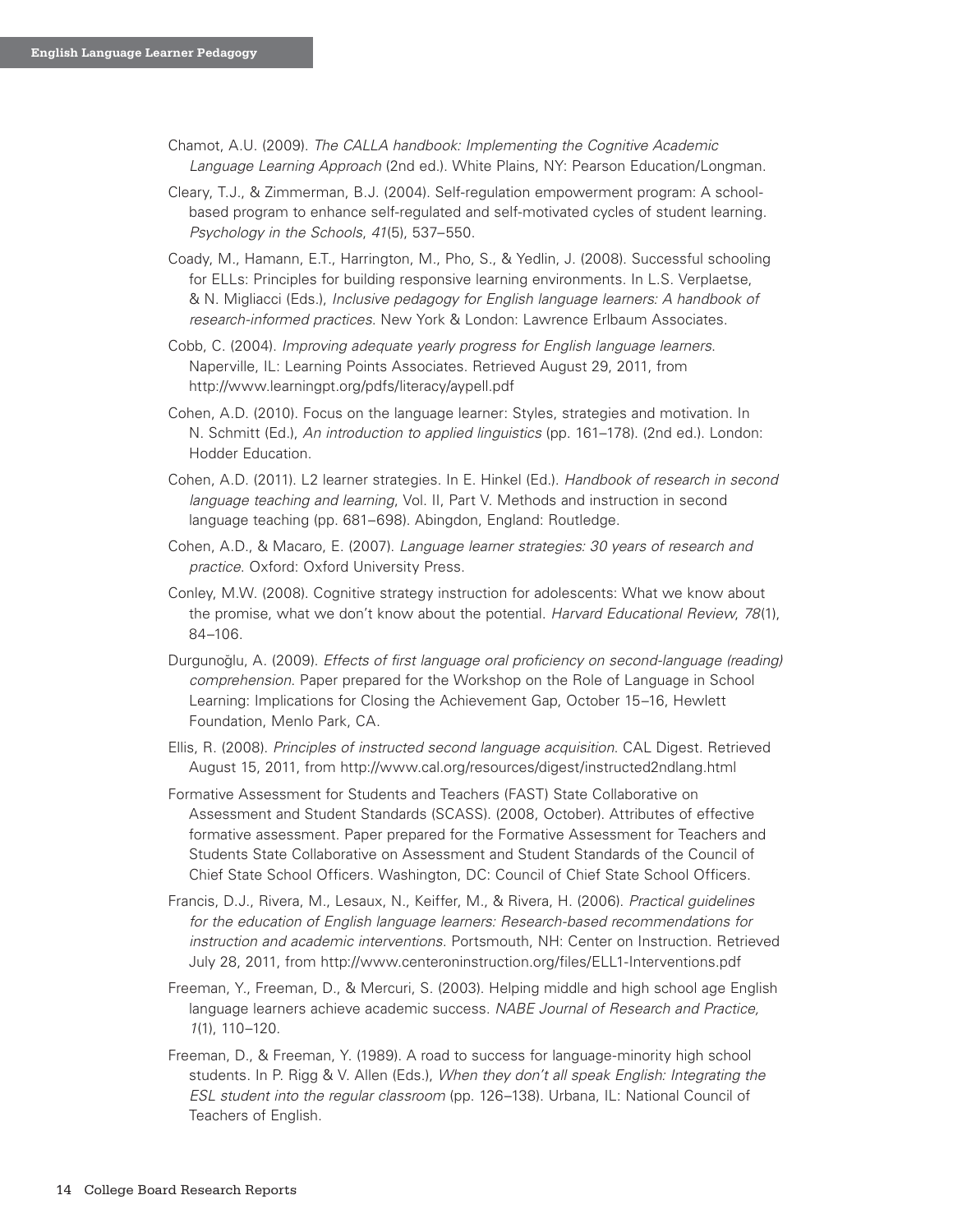- Freeman, Y.S., & Freeman, D.E. (2009). *Academic language for English language learners and struggling readers*. Portsmouth, NH: Heinemann.
- Galguera, T., & Hakuta, K. (1997). Linguistically diverse students. In H.J. Walberg & G.D. Haertel (Eds.), *Psychology and educational practice* (pp. 387–407). Berkeley, CA: McCutchan Publishers.
- Garcia, P. (2009). *Connecting research about English language learners to practice*. Washington, DC: American Institute for Research. Retrieved August 29, 2011, from http://www.air.org/expertise/index/?fa=viewContent&content\_id=968
- Garinger, D. (2002). *Textbook selection for the ESL classroom*. ERIC Clearinghouse on Languages and Linguistics. Washington, DC. Retrieved August 30, 2011, from http://www.ncela.gwu.edu/rcd/bibliography/BE021883
- Genesee, F., Lindholm-Leary, K., Saunders, W., & Christian, D. (2005). English language learners in U.S. schools: An overview of research findings. *Journal of Education for Students at Risk 10*(4), 363–385.
- Genesee, F., Lindholm-Leary, K., Saunders, W., & Christian, D. (2006). *Educating English language learners*. NY: Cambridge University Press.
- Goldenberg, C. (2006). Improving achievement for English learners: What the research tells us. *Education Week*, July 26, pp. 34–36.
- Goldenberg, C. (2008). Teaching English language learners: What the research does and does not — say. *American Educator*, *32*(2), 8–24, 42–44.
- Goldenberg, C., & Coleman, R. (2010). *Promoting academic achievement among English learners: A guide to the research*. Thousand Oaks, CA: Corwin.
- Graves, M.F. (2000). A vocabulary program to complement and bolster a middle-grade comprehension program. In B.M. Taylor, M.F. Graves, & P. van den Broek (Eds.), *Reading for meaning: Fostering comprehension in the middle grades* (pp. 116–135).
- Graves, M.F. (2006). *The vocabulary book: Learning and instruction*. New York: Teachers College, Columbia University.
- Hakuta, K. (1998). Improving education for all children: Meeting the needs of language minority children. In D. Clark (Ed.), *Education and the development of American youth*. Washington, DC: The Aspen Institute.
- Hakuta, K. (2011). Educating language minority students and affirming their equal rights: Research and practice perspectives. *Educational Research*, *40*(4), 163–174.
- Howard, J., & Major, J. (2005). *Guidelines for designing effective English language teaching materials*. Seoul, South Korea: Ninth Conference of the Pan-Pacific Association of Applied Linguistics, Oct 2004. 101–109.
- Krashen, S. (1985). *The input hypothesis: Issues and implications*. Harlow, England: Longman.
- La Celle-Peterson, M.W., & Rivera, C. (1994). Is it real for all kids? A framework for equitable assessment policies for English language learners. *Harvard Educational Review*, *64*(1), 55–75.
- Lesaux, N.K., Kieffer, M.J., Faller, S.E., & Kelley, J.G. (2010). The effectiveness and ease of implementation of an academic vocabulary intervention for linguistically diverse students in urban middle schools. *Reading Research Quarterly*, *45*(2), 196–228.
- Marzano, R.J. (1998). *A theory-based meta-analysis of research on instruction*. Aurora, CO: Mid-continent Research for Education and Learning.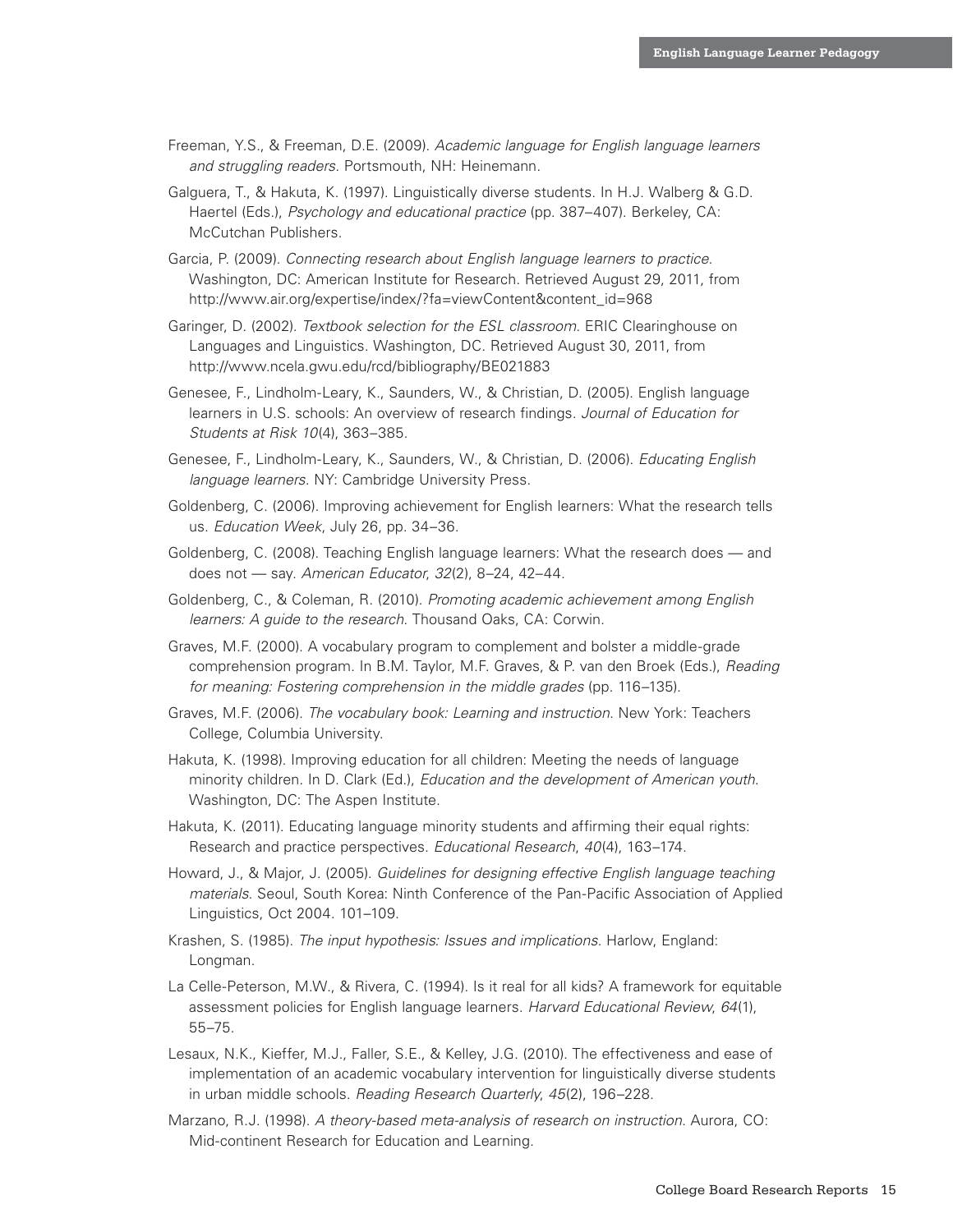- McCardle, P., Mele-McCarthy, J., Cutting, L., Leos, K., & D'Emilio, T. (2005). Learning disabilities in English language learners: Identifying the Issues. *Learning Disabilities Research & Practice*, *20*, 1–5.
- McKay, P. (2005). Research into assessment of school-age language learners. *Annual Review of Applied Linguistics*, *25*, 243-263.
- Meltzer, J., & Hamann, E.T. (2004). *Meeting the literacy development needs of adolescent English language learners through content area learning*. Providence, RI: The Education Alliance at Brown University. Retrieved August 15, 2011, from http://www.alliance.brown.edu/pubs/adlit/adell\_litdv1.pdf
- Moughamian, A.C., Rivera, M.O., & Francis, D.J. (2009). *Instructional models and strategies for teaching English language learners*. Portsmouth, NH: RMC Research Corporation, Center on Instruction.
- National Council of Teachers of English (NCTE). (2006). Position paper on the role of English teachers in educating English language learners (ELLs). Washington, DC: Author.
- National Council of Teachers of English (NCTE). (2008). *Policy research brief: English language learners*. The James R. Squire Office for Policy Research. Retrieved September 27, 2011, from

www.ncte.org/library/NCTEFiles/Resources/PolicyResearch/ELLResearchBrief.pdf

- National Institute of Child Health and Human Development (NICHD). (2000). *Report of the National Reading Panel. Teaching children to read: An evidence-based assessment of the scientific research literature on reading and its implications for reading instruction: Reports of the subgroups* (NIH Publication No. 00-4754). Washington, DC: U.S. Government Printing Office.
- Norris, J.M., & Ortega, L. (2000). Effectiveness of L2 instruction: A research synthesis and quantitative meta-analysis. *Language Learning*, *50*(3), 417–428.
- Popham, W.J. (2008). *Classroom assessment: What teachers need to know (5th ed.)*. Boston: Allyn and Bacon.
- Popham, W.J. (2009). A process not a test. *Educational Leadership*, *66*(7), 85–86.
- Rea, D.M., & Mercuri, S.P. (2006). *Research-based strategies for English language learners*. Portsmouth, NH: Heinemann.
- Rivera, M.O., Francis, D.J., Fernandez, M., Moughamian, A.C., Lesaux, N.K., & Jergensen, J. (2010). *Effective practices for English language learners*. *Principals from five states speak*. Portsmouth, NH: RMC Research Corporation, Center on Instruction.
- Schunk, D.H. (1996). Goal and self-evaluative influences during children's cognitive skill learning. *American Educational Research Journal*, *33*, 359–382.
- Sherris, A. (2008). *Integrated content and language instruction*. *CAL Digest*. Washington, DC: Center for Applied Linguistics. Retrieved July 31, 2011, from http://www.cal.org/resources/digest/digest\_pdfs/IntegratedDigestWeb.pdf
- Short, D., & Echevarria, J. (2004). Teacher skills to support English language learners. *Educational Leadership*, *62*(4), 8–13.
- Short, D., & Fitzsimmons, S. (2007). *Double the work: Challenges and solutions to acquiring language and academic literacy for adolescent English language learners — A report to Carnegie Corporation of New York*. Washington, DC: Alliance for Excellent Education.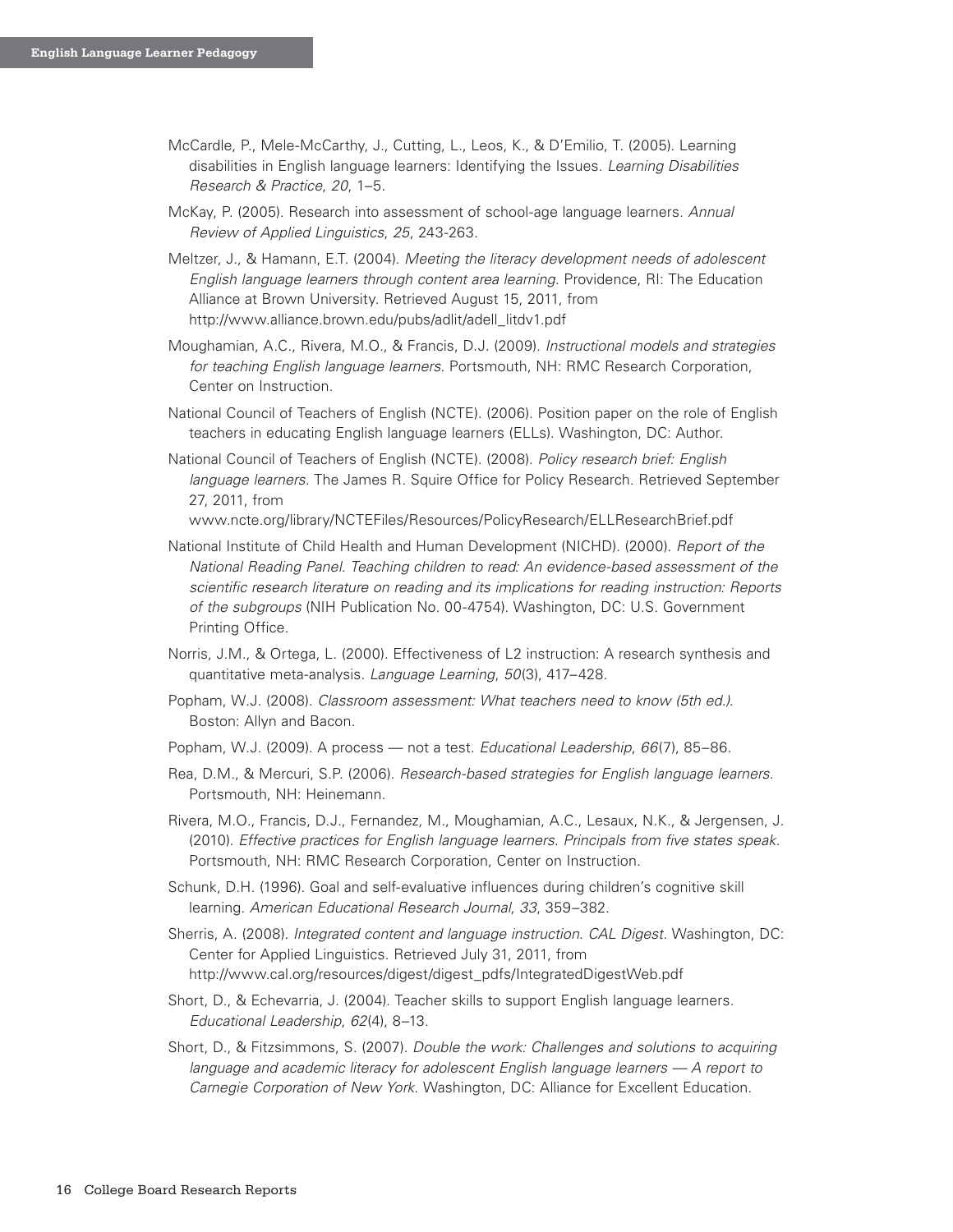- Slavin, R.E., & Cheung, A. (2003). *Effective reading programs for English language learners: A best-evidence synthesis*. (Report No. 66). Baltimore: Center for Research on the Education of Students Placed at Risk. Retrieved Sept 20, 2011, from http://www.csos.jhu.edu/crespar/techReports/Report66.pdf
- Spaulding, S., Carolino, B., & Amen, K. (2004). In K.B. Smith (Ed.), *Immigrant students and secondary school reform: Compendium of best practices*. Washington, DC: Council of Chief State School Officers.
- Strangman, N., & Hall, T. (2004). *Background knowledge*. Wakefield, MA: National Center on Accessing the General Curriculum. Retrieved Sept 20, 2011, from http://www.aim.cast.org/learn/historyarchive/backgroundpapers/background\_knowledge
- Thompson, L.W. (2004). *Literacy development for English language learners: Classroom challenges in the NCLB age*. Monterey, CA: CTB/McGraw Hill.
- Zimmerman, B.J. (2002). Becoming a self-regulated learner: An overview. *Theory into Practice*, *41*(2), 64–72.
- Zimmerman, B.J. (2008). Investigating self-regulation and motivation: Historical background, methodological developments, and future prospects. *American Educational Research Journal*, *45*(1), 166–183.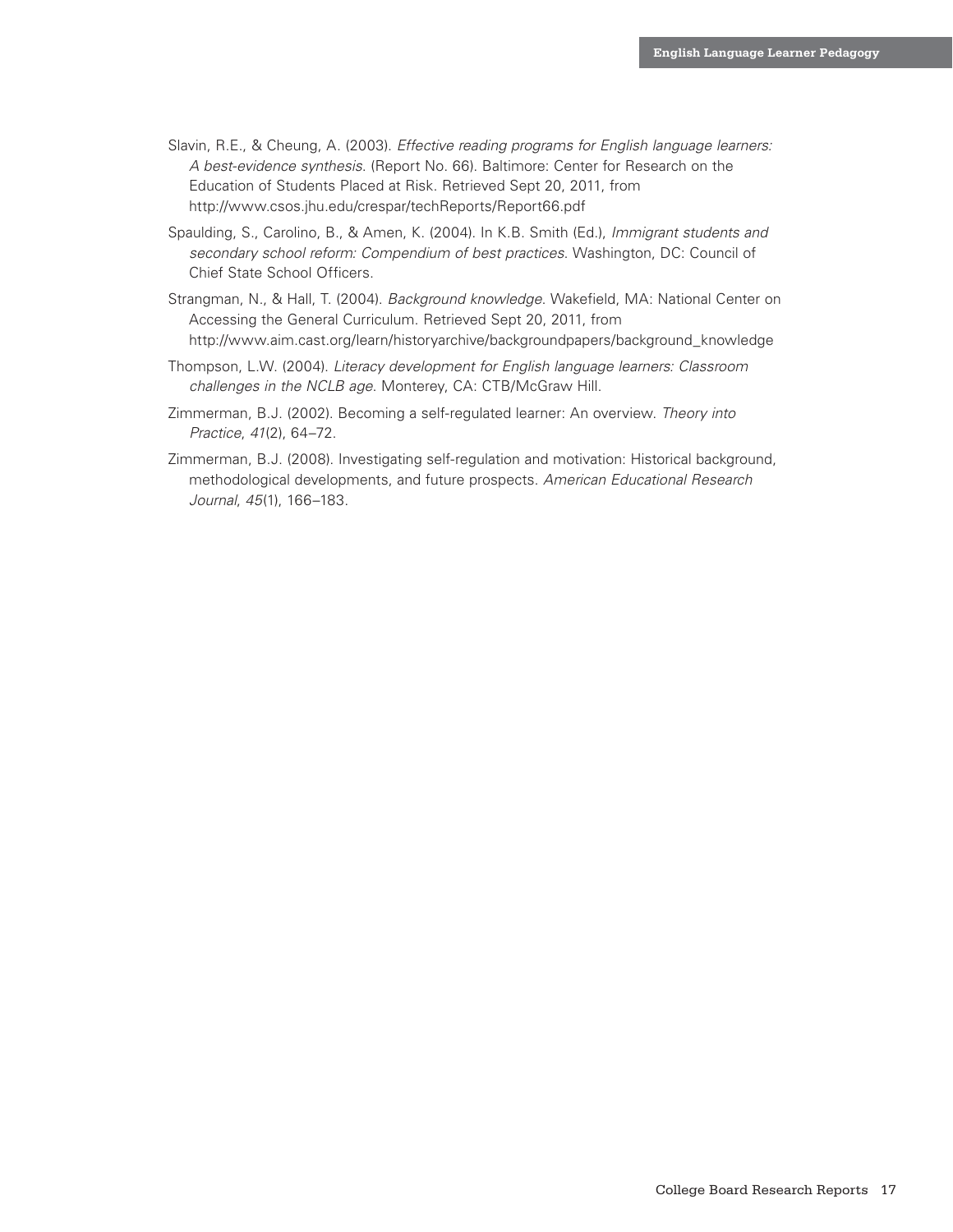## The Research & Development department actively supports the College Board's mission by:

- **• Providing data-based solutions to important education questions**
- **• Applying scientific procedures and methodologies to inform our work**
- **• Designing and evaluating improvements to current assessments as well as develop new assessments and educational tools to ensure the highest technical standards**
- **• Analyzing and resolving critical issues for all programs, including AP®, SAT®, PSAT/NMSQT®**
- **• Developing standards and conduct college and career readiness alignment studies**
- **• Publishing findings and present the research at key scientific and education conferences**
- **• Generating new knowledge and forward-thinking ideas with a highly trained and credentialed staff**



## Our work focuses on the following areas